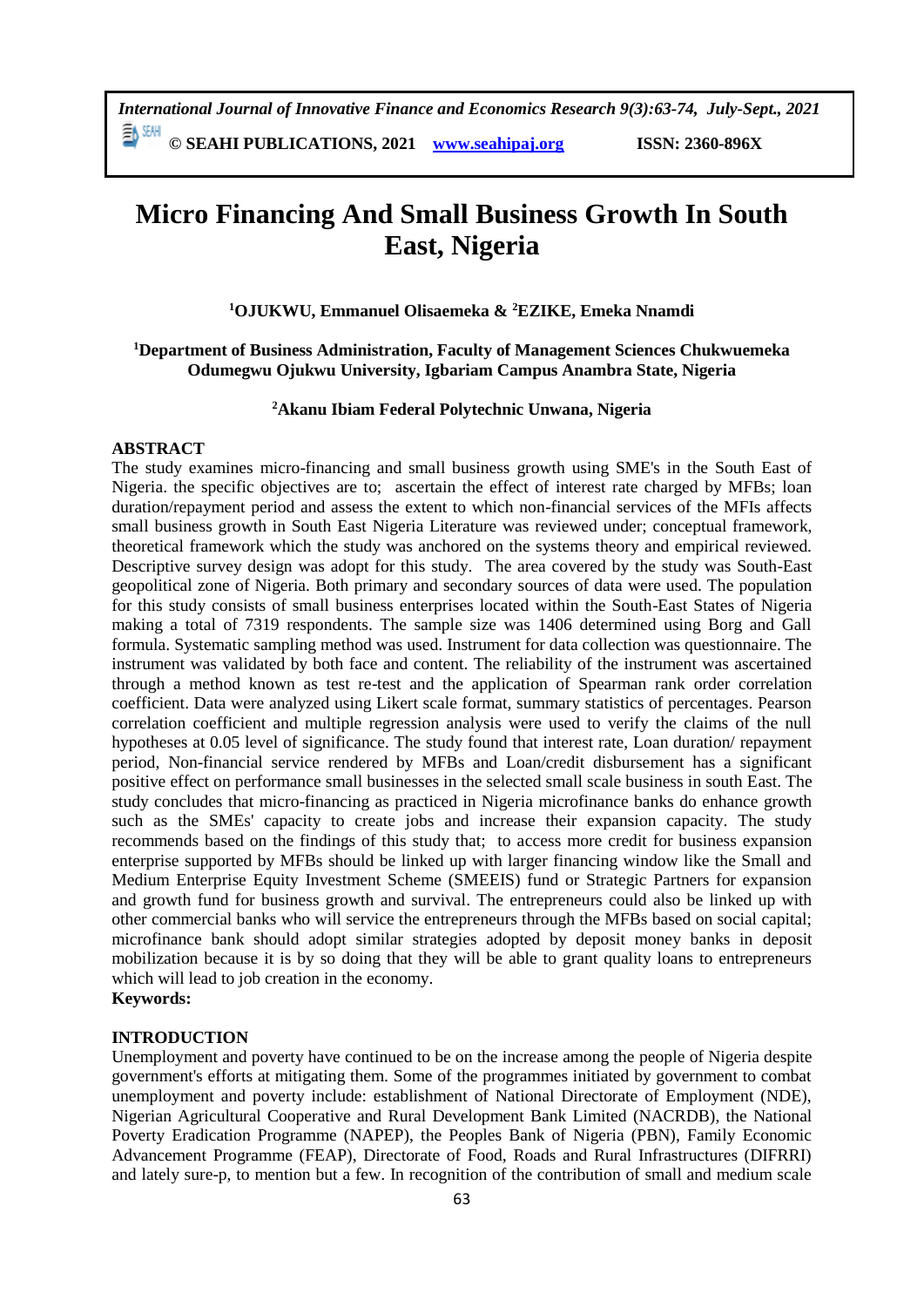enterprises (SMEs) to economic growth and sustainable development globally, the Central Bank of Nigeria (CBN) have introduced the microfinance policy regulatory and supervisory framework in Nigeria to empower the vulnerable and poor people by increasing their access to factors of production, particularly primary capital (CBN, 2016). The pivotal role these classes of business play in employment generation, income redistribution and wealth creation is not in doubt (NISER, 2011). To USAID (2015), the small and medium enterprise (SMEs) represents about 87 percent of all firms operating in Nigeria. Non-farm MSMEs account for over 25 percent of total employment and 20 percent of the GDP (SMEDAN, 2017). To achieve the goals of this phase of its banking reform agenda, the apex bank sought to re-brand and re-capitalize the hitherto community banks, to come under two categories of microfinance banks. These are microfinance banks licensed to operate as a unit within Local Government and the other licensed to operate in the Federal Capital Territory with a minimum paid up capital base and shareholders' funds of N20 million and N1billion respectively (CBN, 2016).

Muklar (2019) agreed that micro financing is about providing financial services to the group of businesses who are traditionally not served by the conventional financial institutions. They argued further that microfinance is mostly used in developing economies where MSMEs do not have sufficient access to other sources of financial assistance. That is to say that microfinance activity recognizes poor and micro entrepreneurs who are excluded or denied access to financial services on accounts of their inability to provide tangible asset as collateral for credit facilities (Jamil, 2018). Maruth, Smith and Laxmi (2011) are of the view that the main objective of micro credit is to improve the welfare of the poor as a result of better access to small loans that are not offered by the formal financial institutions. In the same vein, Kolawole (2013) acknowledged that microfinance banks are well positioned to help generate savings in the economy, attract foreign donor agencies, encourage entrepreneur ship and catalyze development in the economy. The establishments of the finance institutions (MFIs) in Nigeria, according to the CBN (2016), are to serve the following purposes: provision of diversified, affordable and dependable financial services to the active poor; mobilize savings for financial intermediation; create employment opportunities by helping SMEs to grow and increase productivity. Others are, to increase the access of the core poor to financial resources in the country; enhance organized, systematic and focused participation of the poor in the socio economic development and resource allocation process; provide veritable avenues for the administration of the micro credit programmes of government and high net individuals on the non-recourse case basis. Financial institutions were never intended to support those who don't already have financial assets and to a large extent that remains the case, especially so in developing countries. Banks can make more money making large loans than small ones and the same is true for savings accounts.

This reality has started to shift in the past decade with some banks being established with the specific purpose of providing financial solutions to poor communities. Grameen Bank in Bangladesh and Bancosol in Bolivia are just two examples of financial institutions that were established to specifically benefit low income individuals, families, businesses and NGOs. In the light of the above, this study examines microfinancing and small business growth using MSME's in the South East of Nigeria.

# **Statement of the Problem**

More than ten years into the microfinance bank's policy in Nigeria, it is doubtful if the target groups (SMEs) have been significantly impacted through the implementation of the MFBs Policy. Yunus (2018) in his keynote address delivered at the First Bank Impact Conference series in Nigeria in 2011 had stated that there are strong indications that there are fundamental flaws with microfinance programme of Nigeria. He implicitly hinted that Nigeria is not pursuing the correct form of microfinance banking including the fact that policies are not designed for the poorest of the poor members of the communities., rather they are for traders, suppliers and importers which explains the cut throat interest rates Nigerian MFBs charge, economic hardship and poverty (due to lack of formal employment and self-employment projects experience by rural people and the urban poor) calls for financial attention in form of low-interest credits, to improve their social-economic life. It is obvious that most people from both rural and urban poor areas in Nigeria and with particular reference to South East of Nigeria have innovative ideas and invaluable creative abilities that can turn around business opportunities, but lack the necessary financial resources to implement these ideas. This of course is responsible for the low and poor result in the economic activities by SMEs operators.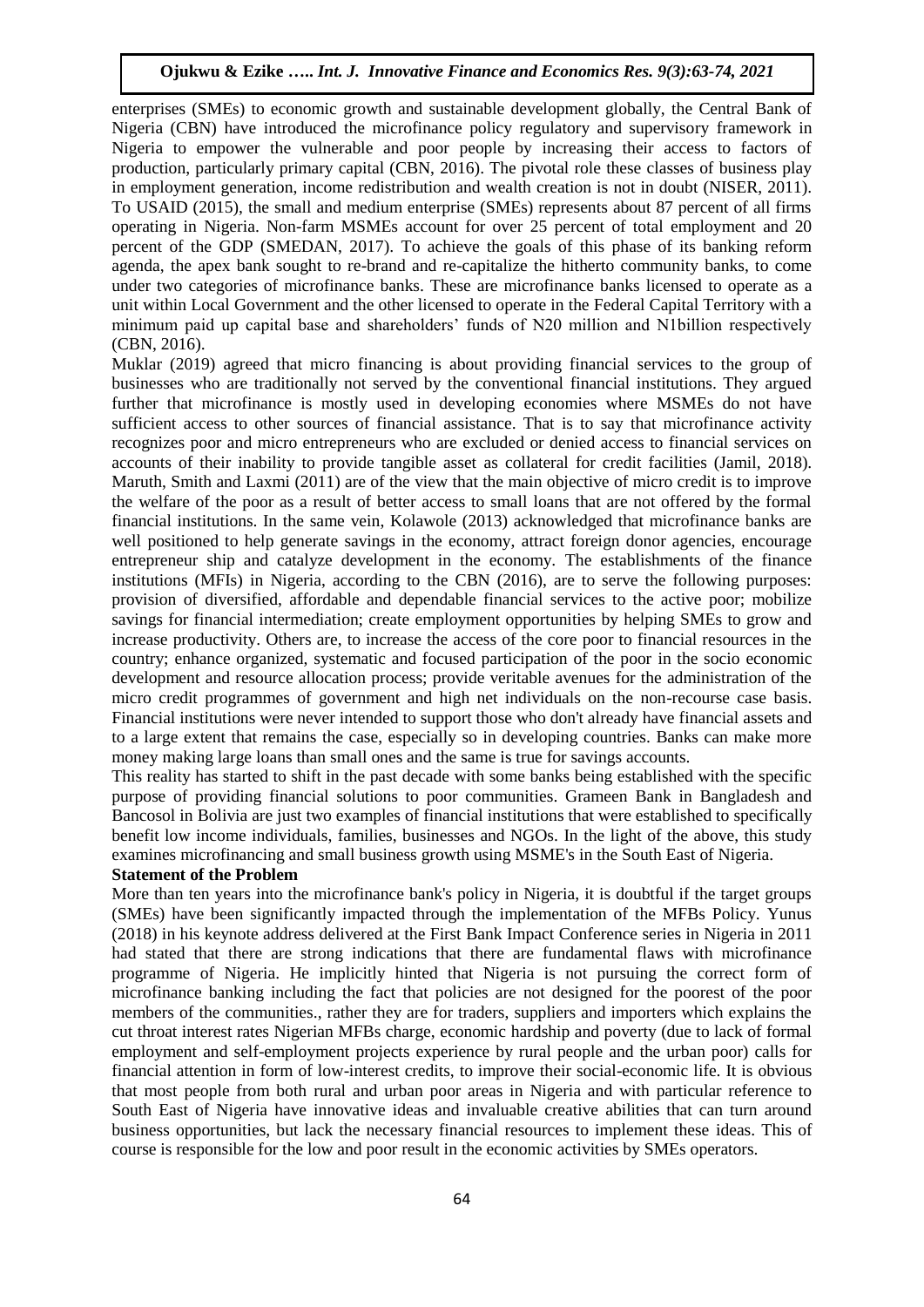One of the means of getting finances is through commercial banks or other major financial institutions. This also must be with collaterals. Most entrepreneurs and small scale business owners may not have the necessary collaterals demanded by financial institutions and as such may never have access to such micro credit or soft loans as the case may be. The issue of collateral requirements is being taken care of by the Micro finance banks and emerging cooperative societies which do not demand for collaterals. However, they lack the capacity to fully take care of the financial needs of SMEs in the country and South East of Nigeria in particularly. Despite the potentials of SMEs in any economy, high mortality rate among established SMEs is a matter of major concern in the developing economies. International Finance Corporation (IFC) reported in 2002 that only 2 out of every 10 newly established businesses survive up to the fifth year in Nigeria. The report was corroborated by Small and Medium Enterprise Development Agency of Nigeria (SMEDAN) that only 15% of newly established businesses survive the first five years in Nigeria. This is a pointer to the fact that there is a problem.

Also, empirical study on the impact of microfinance on poverty and youth unemployment reduction in Nigeria, and reported that microfinance programmes in Nigeria have made insignificant impact on poverty and unemployment. Another study on the contributions of MFIs to empowerment and poverty alleviation indicated that there has been significant impact. This study intends to examine microfinancing and small business growth using MSME's in the South East of Nigeria.

#### **Objectives of the Study**

The broad objective of the study is to examine the effect of micro-financing and small business growth in South East of Nigeria. However, specific objectives are to:

- (i) Ascertain the effect of interest rate charged by MFBs on small business growth in South East Nigeria.
- (ii) Determine the effect of loan duration/repayment period on small business growth in South East Nigeria.
- (iii)Assess the extent to which non-financial services of the MFIs affects small business growth in South East Nigeria.

# **Research Questions**

The following research questions guide in the study.

- (i) To what extent does interest rate charged by MFBs affect small business growth in South East Nigeria?
- (ii) To what degree does loan duration/repayment period affects small business growth in South East Nigeria?
- (iii)To what extent do non-financial services rendered by MFBs affect small business growth in South East Nigeria?

# **Statement of Hypotheses**

The following null hypotheses were be formulated to guide the study:

- (i) **Ho1**: Interest rate charged by MFBs has no positive significant effect on small businesses in South-East, Nigeria.
- (ii) **Ho2**: Loan duration/ repayment period and performance has no positive significant effect on small businesses in South-East, Nigeria
- (iii) **Ho3**: A non-financial service rendered by MFBs has no positive significant impact on small businesses in South-East, Nigeria.

#### **REVIEW OF RELATED LITERATURE**

# **Conceptual Framework**

# **Microfinance**

The term "microfinance" is the activity of the provision of financial services to clients who are excluded from the traditional financial system on account of their lower economic status. These financial services will most commonly be in the form of loans and deposit (savings), through some microfinance institutions who also offer other services such as insurance and payment services (Nwanyanwu (2011). To CBN (2016), microfinance is a development tool used to create access for the economically active poor to financial services at a sustainable and affordable price. Ehigiamusae (2016) opined that microfinance is the supply of loans, savings and other financial services to the poor. The Central Bank of Nigeria's Microfinance Policy, Regulatory and Supervisory Framework for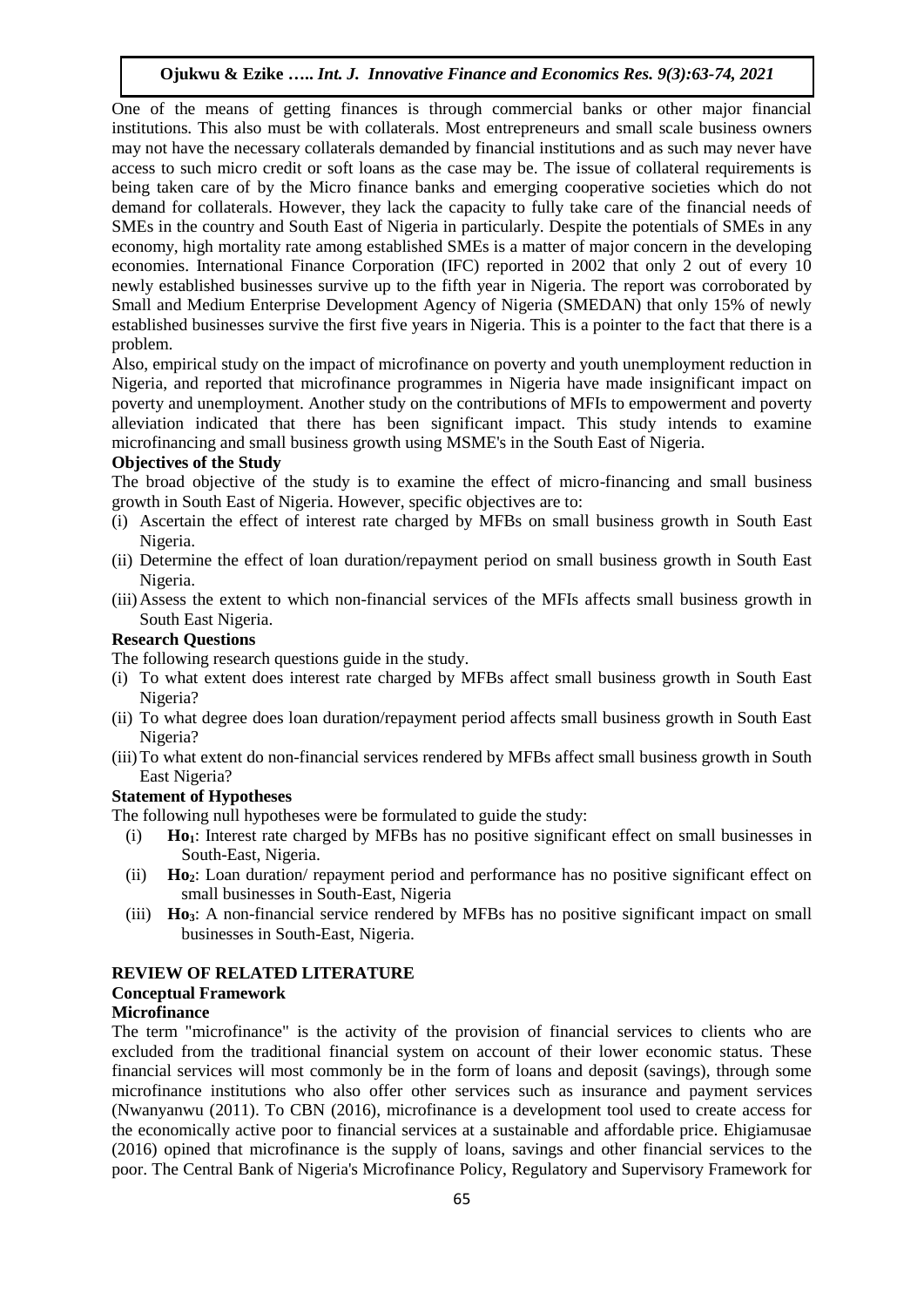Nigeria (2005) sees microfinance as a means of providing financial services to the poor, who are traditionally not served by the conventional financial institutions.

In his contribution to the body of literature, Ojo (2017) defined microfinance as small scale financial services that are provided to rural/informal small scale operators for farming, fishing, trading and building of houses and to engage in any other productive and distributive activities. Microfinance and microfinance institutions are intended to fill a definite gap in the finance market and the financial system respectively, to assist the financing requirements of some neglected group who may be unable to obtain finance from the formal financial system. In a related development, Yunus (2018) describes microfinance as an amazingly simple approach that has been proved to empower very poor people around the world to pull them out of poverty. He remarked that it is a financial system that relies on the traditional skills and entrepreneurial instincts of the active poor people, mostly women, using small loans (usually less than US\$ 200) to start, establish, sustain or expand very small, selfsupporting businesses. To Robbinson (2015), microfinance is defined as the supply of loans, savings and other basic financial services to the poor. Microfinance, evolved as an economic development and empowerment approach intended to benefit the low-income part of a given society, both men and women. To the World Bank (2017), the term refers to provision of financial services (including savings and credit) to the poor. Apparently, microfinance banks therefore are institutions that are established to provide financial services to the poor. Microfinance institutions can be nongovernmental organizations, savings and loan cooperatives, loan unions, government banks, commercial banks or non-bank financial institutions (Ledgerwood, 2016). He observed that the policy seeks to make financial services available on a sustainable basis to the economically active poor, low income earners and micro, small and medium scale enterprises through privately owned enterprises.

Fadahunsi and Ratsimalahelo (2012) observed that microfinance involves the provision of broad range of financial services such as deposits, loans, payment\services, money transfers and insurance to poor and low-income households and their micro-enterprises. Cull, Demirgue & Morduch (2019) classified MFIs into three broad groups viz: formal institutions i.e., (rural banks and cooperative societies); semi-formal institutions i.e., (non-governmental organizations); and informal models i.e., (money lenders and shop keepers).

Matour (2006) defined it as deliberate finance products and services that are targeted towards the economically active poor. However, Christen and Rosenberg (2010) perceived the concept of microfinance as the provision of financial and non-financial services by microfinance institutions (MFIs) to low income groups without tangible collateral but whose activities are linked to incomegenerating ventures. These financial services include savings, credit, payment facilities, remittances and insurance. The non-financial services mainly entail training in micro enterprise investment and business skills. Rooyen (2012) believes also that microfinance encompasses micro credit, micro savings and micro insurance. As Brana (2008) have noted, MFIs provide similar products and services to their customers as formal sector financial institutions. The scale and method of delivery differ, but the fundamental services of savings, loans and insurance are the same. Notwithstanding, to date, most efforts to formalize microfinance have focused on enterprise lending (loans for enterprise formation and development) which remain by far today the dominant product offered by MFIs (Nourse, 2018, Woller, 2014) this however, has slowly begun to change. Increasingly today, MFIs have begun to offer additional products, such as savings, consumption or emergency loan, insurance, and business education.

Nourse (2018) reviews the context and rise of microfinance products and argues there is a need for savings and insurance services for the poor and not just credit products. He goes on to argue to MFIs need to provide tailored lending services for the poor instead of rigid loan product. Supporting this latter assertion of Nourse (2018), Eyiah (2001) develops a model of small construction management contractors.

#### **Small Business Growth**

On the other hand, defining small business has always been very difficult and controversial. This is because the term "small business" covers a variety of firms; it is used loosely in most of the literature (Nkamnebe and Idemobi, 2011). They stated that small-scale enterprises sometimes called small business is a business that employs a small number of workers and does not have high volume of sales. Such enterprises are generally privately owned and operated sole proprietorships, corporations or partnerships. The legal definition of a small scale enterprise varies by industry and country. They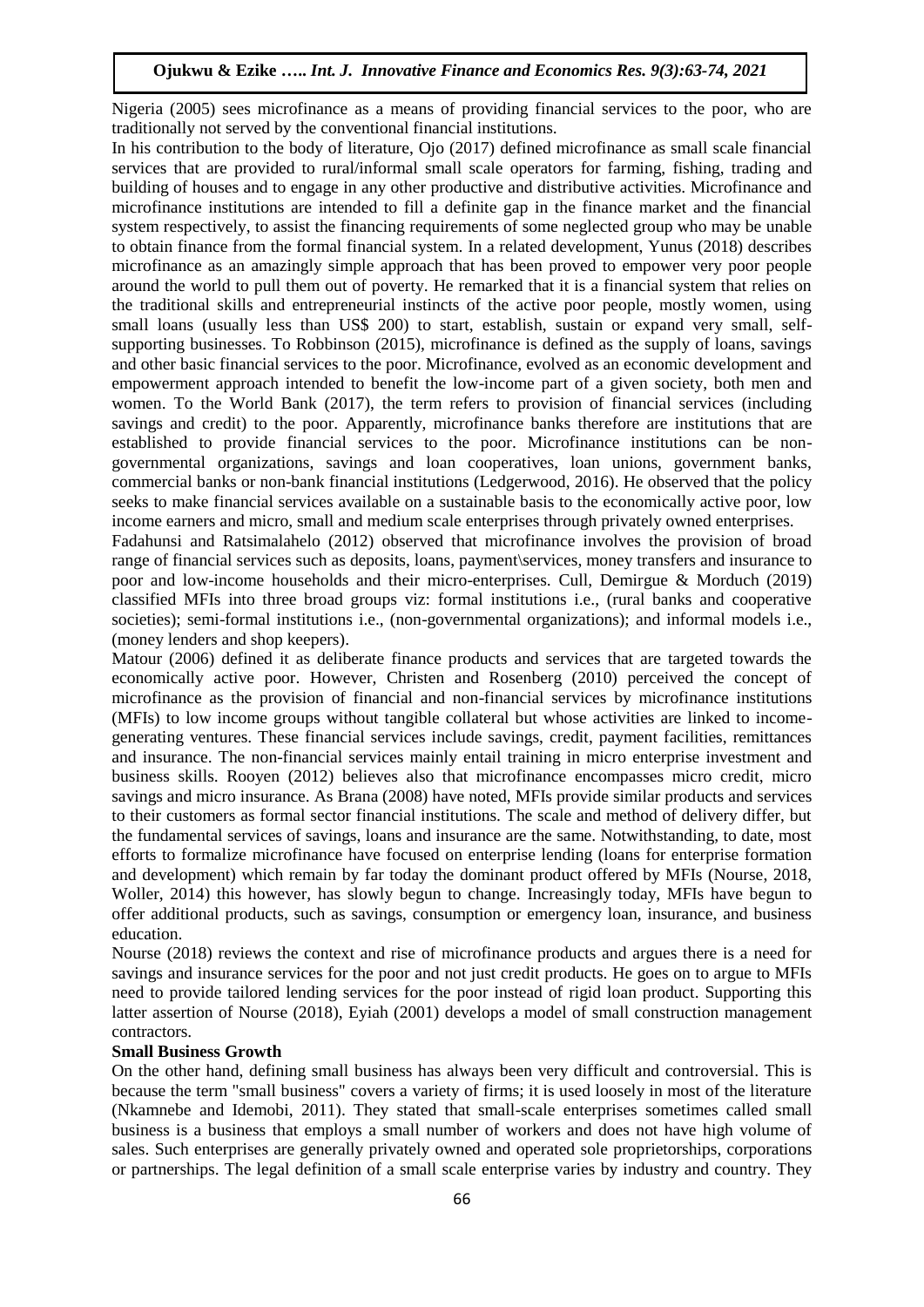pointed out that the U.S. Small Business Administration states that small-scale enterprises generally have fewer than 500 employees within a 12-month period in non-manufacturing industries. A company must consider any individual on its payroll as an employee. In Australia, however, a smallscale enterprise is one that has fewer than 15 employees on payroll, as defined by the Fair Work Act.

The Small Business Act for Europe states that small enterprises are those that have 250 employees or less. Small-scale enterprises in Asian countries generally have 100 or fewer employees, while smallscale African enterprises hire so or fewer workers, they explained. They noted further that in some countries, the definition of a small-scale enterprise is bound by financial measures such as not profits, balance sheet totals, the value of assets and annual sales. In the United States, for example, they noted that a non-manufacturing small-scale enterprise is one that does not earn more than \$7 million in a year. Financial measures, according to them can vary by industry, as annual receipt may be higher for industries that have higher overhead costs to operate. In general, they reiterated that small-scale enterprises are businesses that do not dominate their respective industry.

Understanding the size, components and benefits of small business to citizens' life, most especially people at the grassroots level, is an important factor to be considered in defining small scale business. With the current rate of unemployment and poverty level in Nigeria, small business has become source of livelihood to millions of Nigerians. About 60 percent of all the business established in Nigeria is on small scale level (Njoora, Kyalo, 2014). However, just like other social science subject, the concept of small business does not have acceptable or uniform definition (Obasi, 2017).

However, small business definitions differ within the fixed co-ordination of national boundaries. For instance, Alaye-Ogan (2012) defines small business as companies with capital base between twenty million naira and thirty million naira (equivalent of \$125,000 to \$193,500). According to Hartten (2012), a company is considered small if it is independently own, operated, and finance; has fewer than 100 employees; and has relatively little impact on its industry. Also, the Federal Ministry of Commerce and Industry of Nigeria defines small-scale business as a business with capital investment that is not over seven hundred and fifty thousand naira (N750,000), while the Central Bank of Nigeria (CBN, 2016) defines small and medium enterprises (SMEs) as business with asset base of between five and five hundred million naira, and staff strength of between 11 - 300 people. For Hartten (2012), small business, nevertheless, include business activities of the stay-at-home parent who provides day care for children whose parents are not around, factory workers who engage in after hours' deliveries, to owners of fast food restaurants.

Most small businesses are managed by the owners because they cannot afford to hire expertise to manage the businesses for them (Rooyen, 2012). Consequently, small business owners perform so many operational tasks and management functions themselves (Kabear, 2018). It is a development that is not so favourable to business ventures as it often leads to business failure (Ibru, 2014). It follows that the independent and private ownership (sole proprietorship or partnership) of small business always promote uncertainty, and it invariably means that small business success or failure squarely depends on the sole ability of the owner(s) without the shield of limited liability. Small business owners may be personally liable for the business misfortunes such as debts (Akande, 2012). He argues also that small businesses heavily rely on owner(s) skills, ability and personal characteristics for the prosperity of the business. He stated also that one of the major characteristics of small scale enterprises in Nigeria is the difficulty they experience in raising adequate capital for their businesses. To him, external sources are difficult to be assessed from finance houses and banks. Even where the banks or other finance houses agree to provide funds for these businesses, the conditions or collateral for these loans are always difficult to meet by the business owners he remarked.

To Gubert and Ranbaut (2011), a small business is one which is independently owned and operated and which is not dominant in its field of operation. Researchers and other interested parties have used specified criteria to operationalize the small business, from the perspective of value-added, value of assets, annual sales and number of employees. Annual sales and number of employees are most often used to delimit the category of business in question. The problem of definition confronts all researchers as well as operators in the field. Hence there is no uniform or universally acceptable definition for small and medium scale enterprises (SMEs). However, in Nigeria, parameters such as asset base (excluding cost of land), the number of workers employed and the annual turnover are used for the classification of SMEs. Carpenter (2009) maintained that there is no one definition for SMEs rather, they are defined in Nigeria and other countries based on one or all of the following: the size or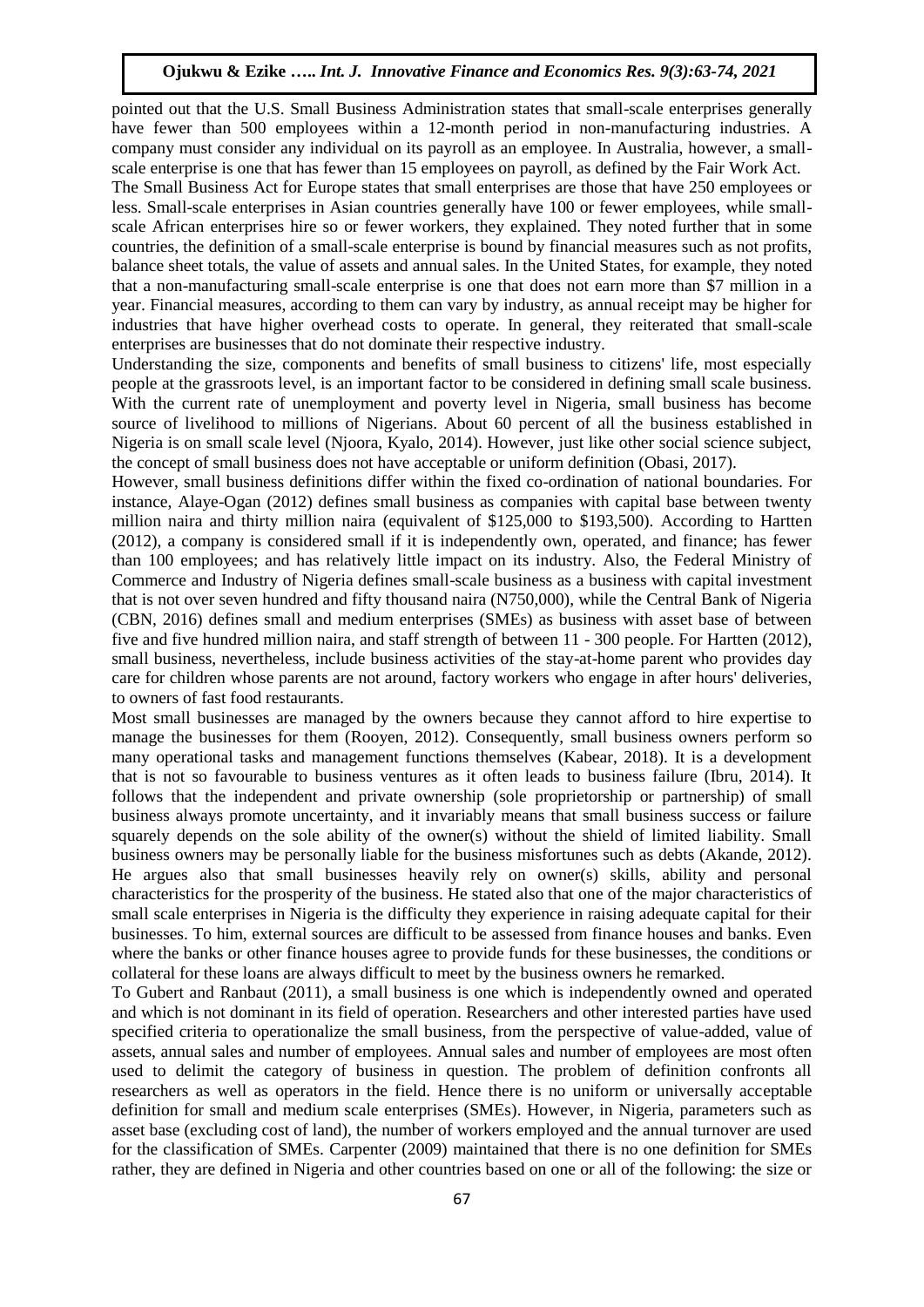amount invested in assets excluding real estate; the annual turnover and the number of employees. The importance and contributions of small scale businesses are enormous. Fadahunsi (2012), they, represent about 90% of the enterprises in developing countries. They also provide 70% of employment opportunities for the citizens and promote indigenous technology hence economic development. In the same line of argument. Kuratko and Hoogetts (2001) also noted that small businesses empty 53% of the private workforce and accounts for 47% of sales and 51% of private sector gross domestic product (GDP). This is an indication that small businesses predominate the economy in developing countries.

#### **Theoretical Framework**

#### **Systems theory**

This study was anchored on the systems theory. The theory was originally proposed by Biologist Ludwing Von Bertalanffy in 1928. The Theory which looks at an organization as a whole also believes that there are subsystems in every system, and that the subsystems interact constantly in such a way that failure in a subsystem negatively affects the entire system. Von Bertalanffy discarded the earlier assumption that a system could be broken down into its individual components so that each component could be analyzed as an independent entity and that the components could be added in a linear fashion to describe the totality of the system. Von proposed that both assumptions were wrong. On the contrary, a system is characterized by the interactions of its components and the non-linearity of those interactions. Von Bertalanffy (1954) extended systems theory to include biological systems and three years later, it was popularized by Loff Zadeh, an electrical engineer at Columbia University according to (McNeill and Freiberger, 1993). The choice of the theory was informed by the fact that the phenomenon under investigation can adequately be explained within the framework of the theory. The purpose of small business is to achieve growth and sustainability and by so doing add value to the system. This cannot be achieved without the support of micro-financing- Therefore, the interaction of small businesses and microfinance institutions through the rendering of financial and non-financial services to the operator of small business in form of credit advance and advice on how to make effective use of the funds is a complete system on its own. However, the system will breakdown if the small business operators are not able to access the credits due to high interest rate posed by the finance houses, short repayment period, huge demand for collateral, poor loan disbursement frequency and bad financial advice.

The relevance of this theory to our study is that it is suitable in analyzing the interactions that occurs between microfinance institutions and small businesses. The two can he understood as subsystems working to achieve economic prosperity. If microfinance institutions fail to render the necessary support in the areas of financial and non-financial services to small businesses, the system will not achieve the desired goals. Likewise, if the small business operators receive credit and the necessary financial advice and fail to utilize the funds for the purpose they were meant, the objectives will not be met. Therefore, there is the need for the two to work towards the realization of business growth and sustainability. Therefore, the relevance of Yunus social business framework to this study lies in its ability to explain/analyze the problem under investigation. What is important is to develop a model through which mass poverty could be reduced among the people. This study uses MSEs survival and growth as proxy for poverty reduction. As small businesses develop and expand, jobs are created and as people become empowered economically, poverty is alleviated and value is added in the economy.

#### **Empirical Review**

In a related development, Ojalabi, Jooda and Ademiran (2015) carried out a study on the influence of microfinance bank on SME growth in Osim State, Nigeria. Out of a large population of SME, 150 were purposively selected from Olorunda Local Government Area, Oshogbo. Major tools of analysis were Pearson correlation and multiple regressions. All texts were carried out at 0.05 level of significance. The result of the study revealed that MFBs financing services have significant influence on SMEs growth and expansion. It was recommended that MFBs should increase the size and the duration of their clients' asset loan and the repayment should be spread over a longer period from the acquisition of capital assets.

Abulkpanm Wosa and Aguda (2014) did an empirical work on the challenges and way forward of microfinance institutions in Nigeria. The study found that microfinance provides credible platform for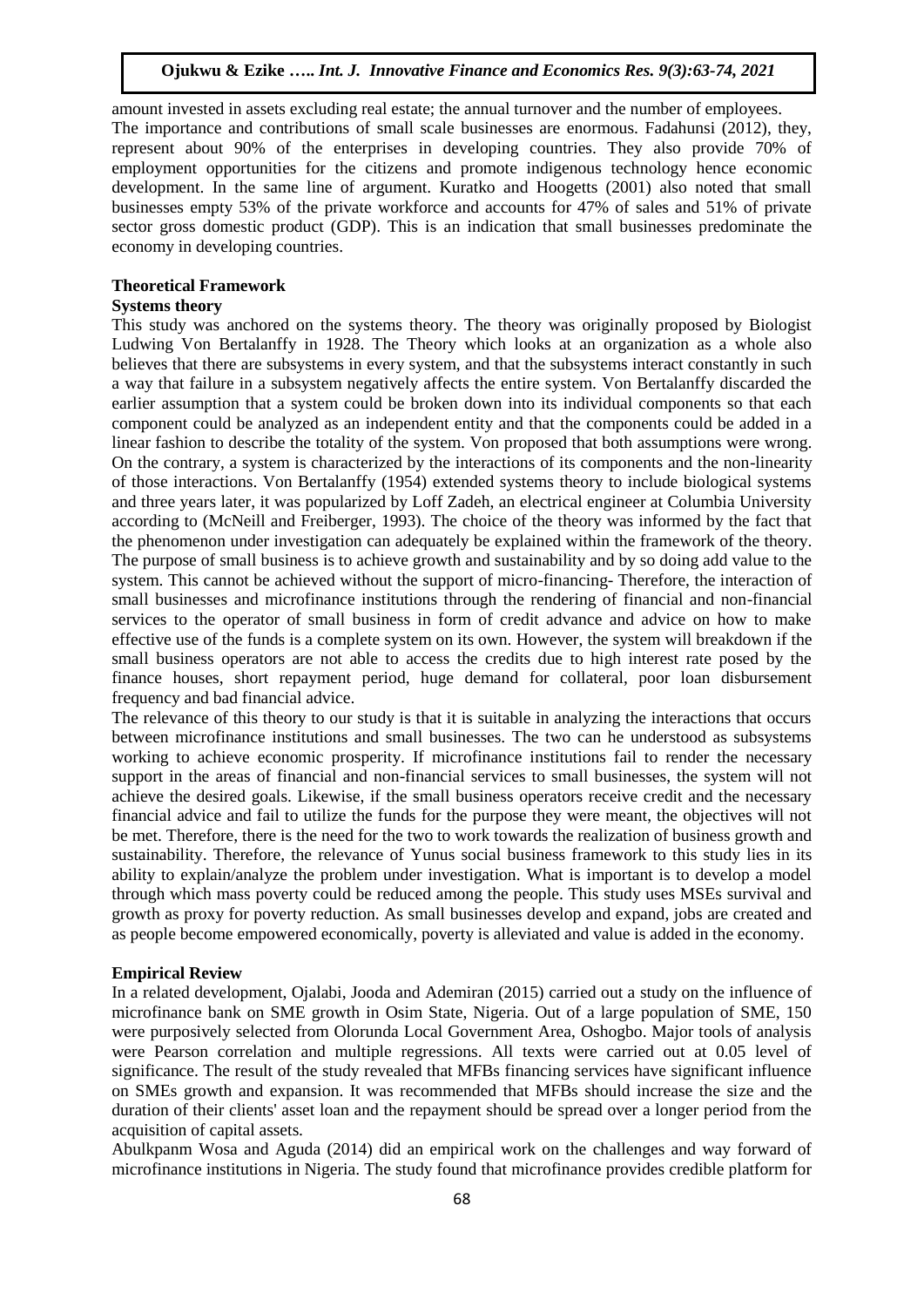the eradication of poverty and economic development of the nation. However, certain challenges such as inadequate funding and lack of requisite skills from both the beneficiaries and the workers are serious hindrances to the realization of the potentials for economic upliftment through microfinancing. It further found that due to increase in the number of microfinance banks relative of the number of officers available for regulatory and monitoring exercise, so many unwholesome activities have continued to exist in the sub-sector thereby limiting the contributions of the sub-sector to the economy.

Wanambisi and Bwisa (2013) carried out a survey of micro and small enterprises in Kitale municipality, Kenya with sole aim of determining the effects of microfinance lending on business performance. The study adopted a descriptive survey research design and the target population was 1,200 MSEs which were registered within Kitale municipality and had operated for at least three years. The target population was stratified into homogeneous categories as wholesalers, retailers, restaurants and services delivery. A sample of 120 MSEs was drawn proportionately and randomly from the strata. The association between microfinance building and MSE performance variable was established. The application of chi-square (X2) and correlation tests at 5% significance level. A multivariate logistic regression was used for significant bivariate variables at 5 percent significance level. It was found that the amount of loans is significantly and positively related with performance of MSEs in Kitale municipality, Kenya. It was therefore concluded that microfinance institutions should reduce the period required for MSEs to participate in training and group formation to facilitate speedy access MFI loan. Also, the amount of loan given by MFIs to MSEs should be increased to enable the MSEs grow to medium scale enterprises.

In a study done to determine the impact of micro-financing on SMEs in Lagos State, Nigeria by Olusanya, Sufian and Temi (2014), descriptive survey design was adopted. Fifty (50) staff of AB Micro finance Bank, Ikeja Branch and fifty (50) selected SME operators in Ikeja Metropolis, Lagos State Nigeria were studied. Primary data was collected through the administration of structured questionnaire. Spearman's rank order correlation coefficient was adopted as the main estimation technique. The results show that microfinance banks have significant effect on the growth of SMEs in Nigeria and that microfinance policy has significant effect on employment generation. Therefore, it was concluded that the government should focus more on promoting small and medium scale enterprises (SMEs) in Nigeria by giving more microfinance opportunity to operate freely and give loan to SMEs in Nigeria. Effective implementation of microfinance policy in Nigeria is therefore seen as the way forward for the development of the economy.

Ngugi and Kerongo (2014) studied the effects of micro-financing on growth of small and micro enterprises in Mombasa country, Kenya. The problem is that despite access to credit by SMEs, growth remains a major problem in the sector. Ordinarily, access to credit should enable a business to achieve their growth objective. Despite this, it is interesting to note that most of the SMEs could not survive third year of incubation period. Descriptive survey method was employed in the study. Stratified and systematic sampling techniques were adopted in selecting the units of observation. Semi-structured instrument was used to elicit information from the respondents. Out of the 157 SMEs administered with the instrument, 102 completed and returned their questionnaire thus showing a response rate of 65 percent. Sales, income and competitiveness of business were used as the independent variables (predictors) while growth of SMEs as dependent variables. The result indicated that microfinance has positive effects on growth of SMEs. Majority of the owners indicated that microfinance has enabled them to expand businesses, build their business assets and the ability of the business to compete was enhanced.

Njoora and Kyalo (2014) worked on effects of microfinance credits on SMEs in Ngong of Kajiado country in Kenya. Descriptive survey design was used for the study. The study considered thirty-three (33) respondents who were selected by stratified sampling technique based on the type of microfinance institution. The data collected used statistical package for social sciences (SPSS) for the analysis. Findings were presented using charts and tables. The study revealed that the amount granted was adequate and necessary for SMEs. It further revealed that loans advanced contributed to the growth of the businesses and also led to employment creation. Since credit was found to influence growth among the SMEs, the MFIs should provide more formal credit facilities under favourable conditions along with training on financial management.

Lawal, Omoluabi, Ahmed and Babalola (2014) did an enquiry into the contributions of microfinance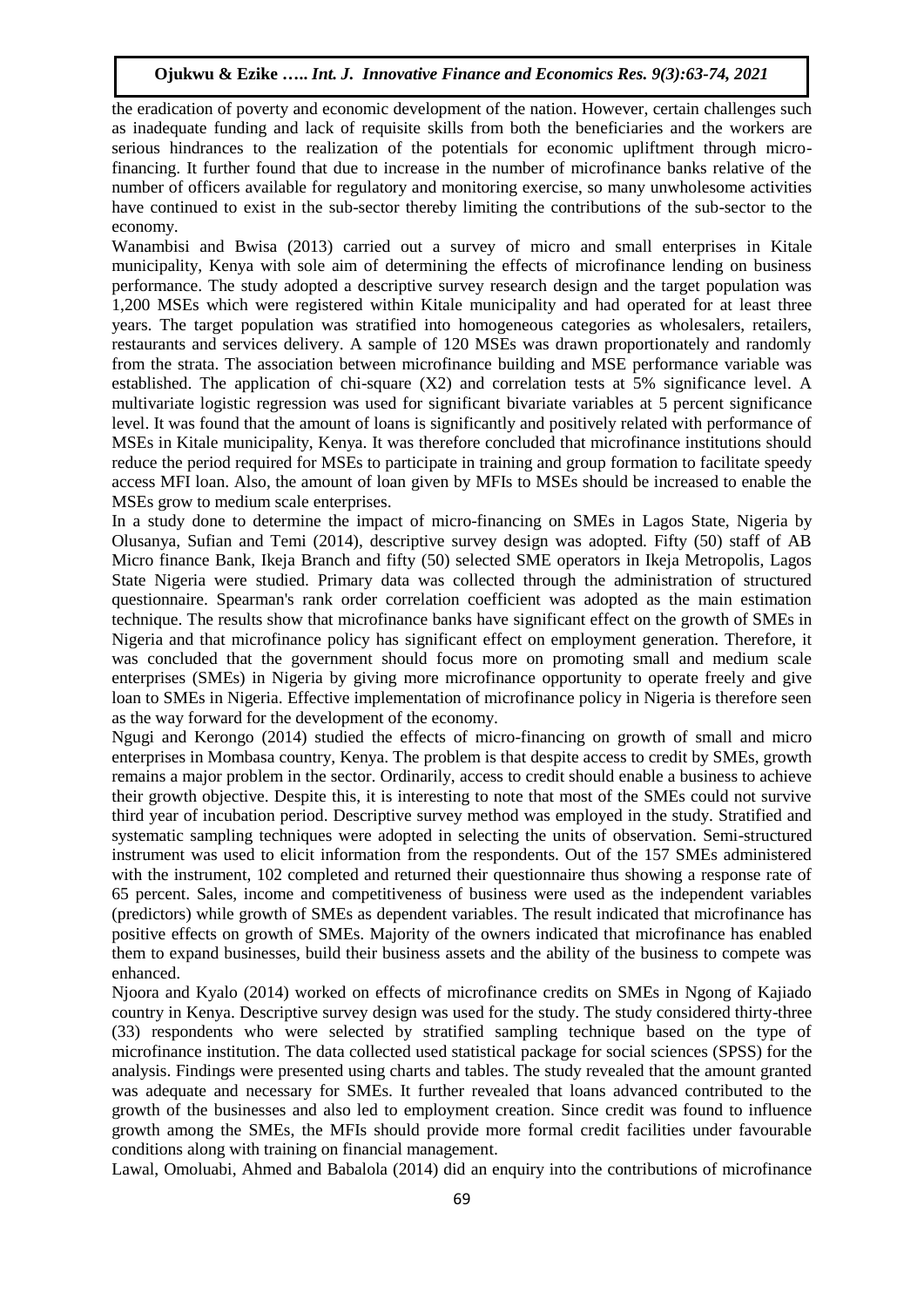institutions towards the development of small scale business in Nigeria for the period 2005 to 2012. Nine (9) microfinance institutions and one hundred and fifty-five (155) of their clients were interviewed. Records from shows that there is an increase in the number of savings and loans made by the microfinance institutions which indeed signifies a rise in the need for microfinance institution's services in the economy. The study adopted the use of multiple regression analysis in trying to determine the relationship between the dependent and independent variables. They also employed the use of analysis of variance to determine the strength of the regression analysis. The relationship between both the dependent and independent relationship. The findings suggested that microeconomic policy should be designed in a way that will encourage the survival of microfinance institutions and attracts low income- informal sector which in turn leads to increase in productivity and employment generation.

Otieno, Lumumba, Nyabwanga, Ojera and Odondo (2015) used youth's micro enterprise under Kenya Rural Enterprise Programme (K-REP). In Kisii Cournn. Kenya to study the effect of provision of microfinance on the performance of micro enterprises. The study employed a cross-sectional survey design. A sample of 86 youth micro enterprises were selected from a population of 110 youth micro enterprises using simple random sampling technique. Primary and quantitative data were collected by means of structured questionnaire and analyzed by use of descriptive statistics, multiple regression analysis and Pearson correlation coefficient. The empirical results revealed that loan had the largest significant effect on performance of micro enterprises with a beta coefficient of 0.385 followed by training in micro enterprise investment with a beta coefficient of 0.281 and savings mobilization had least but significant effect with a beta coefficient of 0.272. Based on these findings, the study concluded that provision of microfinance has a significant effect on the performance of youth micro enterprises in Kenya. Therefore, provision of microfinance to the youth to engage in micro enterprise activities will help spur economic development and alleviate youth unemployment, in line with Kenya's Vision 2030.

Ashamu (2014) examined the impact of microfinance on small scale business in Nigeria. The study look place in Lagos area simple random sampling technique was as employed in selecting 110 SMEs which constituted the sample size for the study structured questionnaire was used in collecting dab which was used for the analysis. Descriptive statistics which involved simple summary statistics and chi-square  $(X^2)$  (contingency test) were adopted. The findings indicate that the operations of MFIs have grown phenomenally in the last three years, driven largely by the expanding informal sector activities, the conversion of the community banks to microfinance banks and the reluctance of banks to fund the emerging micro enterprises. The study also revealed that the sub-sector faces a number of challenges, which have been addressed in this research work. They include: the urgent need to approve and implement a policy framework that would regulate and standardize the MFI operations: accessing medium to long term sustainable commercial sources of funds, such as SMIEIEs. Commercial banks traditionally lend to medium and large enterprise which are judged to be credit worthy. They avoid doing business with small and medium scale industries because of associated cost and risk which are considered to be relatively high. Microfinance institutions MFIs have therefore become the main source of funding for small and medium scale enterprises in developing economies having bridged the gap that hitherto exist.

Abdulsalam and Takur (2014) assessed the impact of access to microfinance by small enterprises in Sokoto State, Nigeria. The study investigated the effects of microfinance on growth of small enterprises in Sokoto State, Nigeria. Using stratified sampling method, the survey selected a sample of one hundred and twenty (120) firms. Two hypotheses were tested and linear regression results show that positive and significant relationships exist between access to micro credit and value of physical assets of the firms. Finding from the second hypothesis also showed a positive statistical relationship between access to micro credit and employment generation. It concludes business that access micro credits have grown in term of both physical assets acquired and employment generation.

Yusuf, Amao and Olawole (2014) carried a study on the effects of micro credit on small scale enterprises in Osun State, Nigeria. The study was designed into descriptive survey. It used 120 respondents as the sample size. Multiple linear repression analysis was applied to the data and the results showed that significant and positive relationship exist between the two variables. It further revealed that loan repayments period, family size and years in business were key determinants of business turnover. On the other hand, volume of credit available to respondents is affected by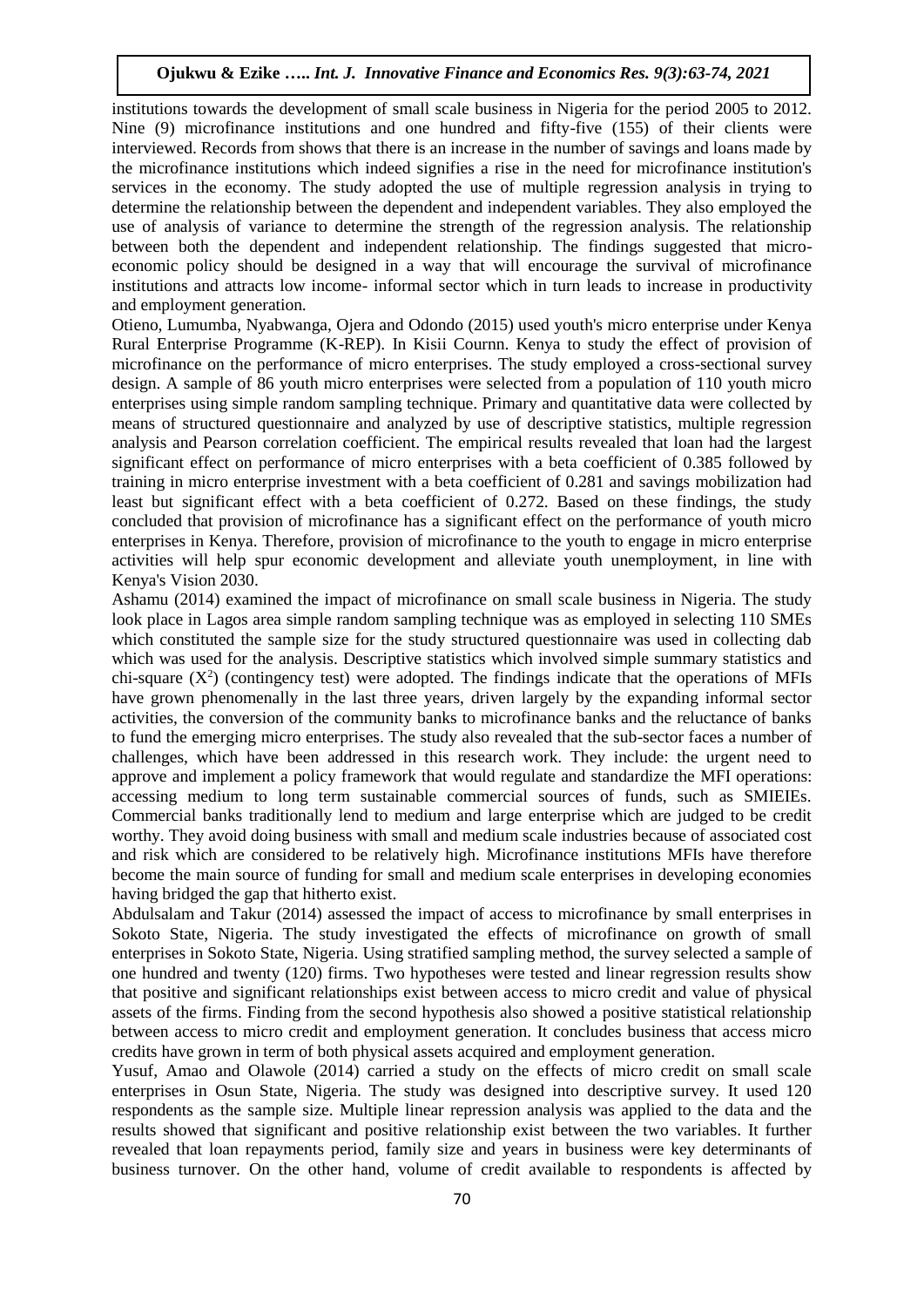repayment period, number of sources and interest rate on loan. It was concluded that micro credit is capable of stimulating small business growth if properly harnessed. Studies in the first stream attempt to assess the impact of microfinance on its clients, their household, their enterprises and the communities in which they are situated. The methodologies of the studies in this stream and their findings are diverse and divergent. Therefore, their results are mixed. Majority of the studies reported positive impact.

# **METHODOLOGY**

Descriptive survey design was adopt for this study. The area covered by the study was South-East geopolitical zone of Nigeria. The micro and small business enterprises as well as the microfinance banks located within the states of the region were studied. For the avoidance of doubt, the states include Abia, Anambra, Ebonyi, Enugu and Imo States. The data for the study comes from both primary and secondary sources. The population for this study consists of small business enterprises located within the South-East States of Nigeria, who have in operation for upward of at 10years and have also been a client of registered microfinance institution for at least 5years. It is believed that these categories of participant would produce the type of respondents that can effectively discuss the issues relating to microfinancing and growth of small business enterprises (SBEs) in Nigeria. Altogether a total of 7319 of these categories of business enterprises was identified across the five states of the South-East geo-political zone of Nigeria being studied. More specifically however, a total of 1101 was identified in Abia State, 1989 from Anambra State, 1711 from Ebonyi State, 1201 from Enugu State and 1317 from Imo State. Thus, making a total of 7319 participants. The sample size for the study is 1406 participants. The sample size was determined through the application of a formula developed by Borg and Gall in 1973. The researcher used questionnaire distribution approach in collecting the data. The instrument was validated by both face and content.

The reliability of the instrument was ascertained through a method known as test re-test. and Spearman rank order correlation coefficient. The analysis showed coefficients of 0.88, 0,95, and 0.90. Thus, showing that the instrument is 92 percent consistent and so it was considered very reliable.Being in a Likert scale format, summary statistics of percentages was applied to determine the extent that respondents agreed or disagreed with all the statements of the items. This was done to respond effectively to the research questions. Also, Pearson correlation coefficient and multiple regression analysis were used to verify the claims of the null hypotheses at 0.05 level of significance.

# **PRESENTAION, ANALYSIS AND INTERPRETATION OF DATA**

This chapter presents the data obtained from the respondents through the administered questionnaires. One thousand four hundred and six (1406) were administered, among the small business growth in South East of Nigeria**.** However, one thousand and thirty--six (1036) questionnaires were retrieved. Therefore the analysis and interpretation of data were only based on the returned questionnaires. The validity and reliability of this study is highly ensured, despite the number of questionnaires not returned.

# **Test of Hypotheses**

The need to examine the relationship between the collected data and the stated hypothesis has called for this section. These results were compared with the statistical criteria to see if the preconceived notion in this research work holds or not.

# **Hypothesis One**

**Ho1**: Interest rate charged by MFBs has no positive significant effect on small businesses in South-East, Nigeria

# **ANOVA**

|                      | Sum of<br><b>Squares</b> | df   | Mean<br>Square |       | Sig. |
|----------------------|--------------------------|------|----------------|-------|------|
| Between<br>Groups    | 3242.5981                | 3    | 1794.190       | 4.742 | .015 |
| <b>Within Groups</b> | 6734.279                 | 1033 | 378.389        |       |      |
| Total                | 77436.800                | 1036 |                |       |      |

**Source: SPSS Version 21, 2021**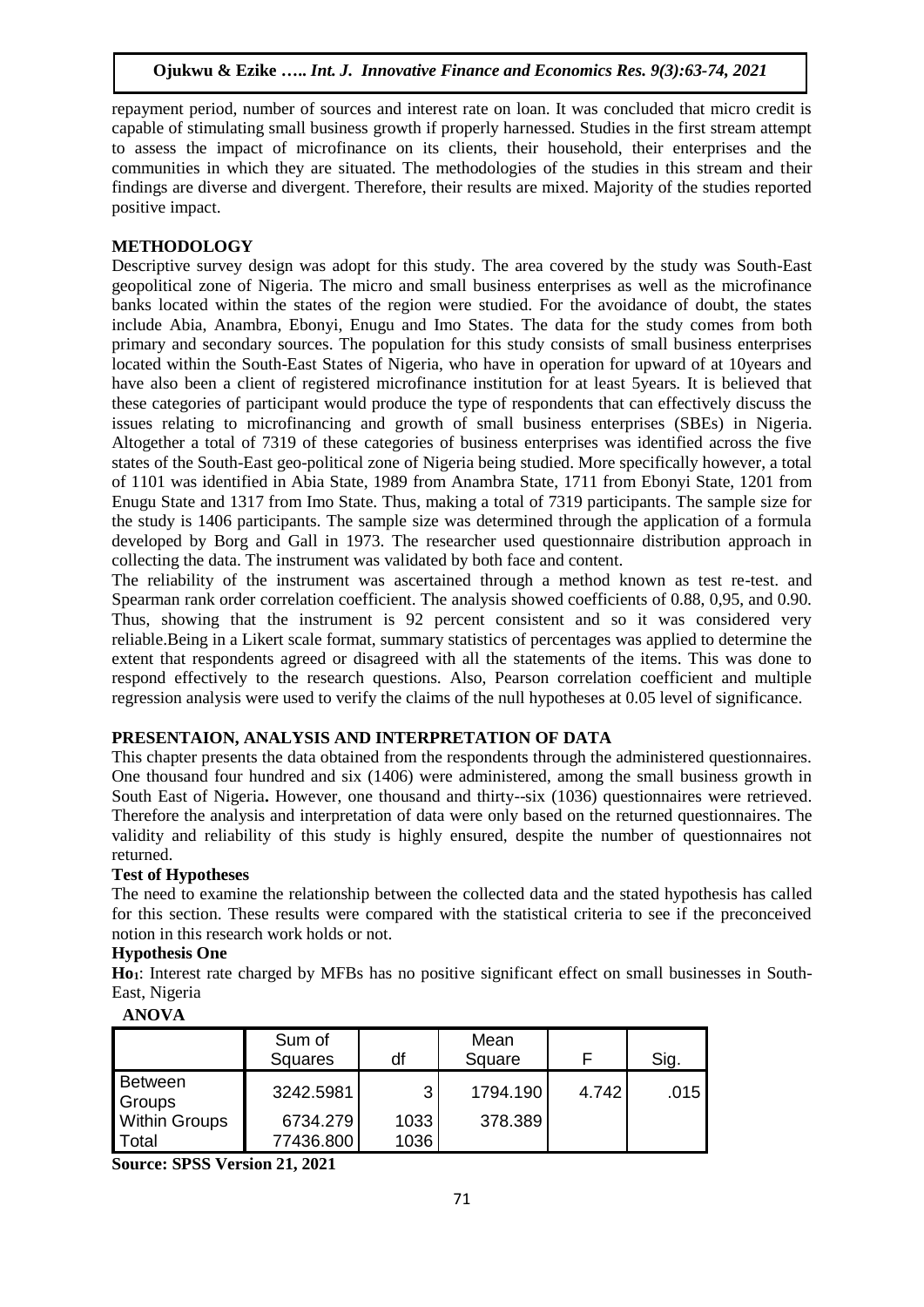The test table reveal that wide significance value (F. sig<.05) indicate group differences. Since the Fvalue of 4.742 which has a significance of .015 is less than .05 (i.e .001<.05), there exist no group difference among the variables. Therefore, Interest rate charged by MFBs has no positive significant effect on small businesses in South-East, Nigeria

#### **Hypotheses Two**

**Ho2**: Loan duration/ repayment period and performance has no positive significant effect on small businesses in South-East, Nigeria

|                          | Sum of<br><b>Squares</b> | Df   | Mean<br>Square |       | Sig. |
|--------------------------|--------------------------|------|----------------|-------|------|
| <b>Between</b><br>Groups | 4838.324                 | 3    | 2419.162       | 9.233 | .009 |
| <b>Within Groups</b>     | 6598.476                 | 1033 | 388.146        |       |      |
| Total                    | 11436.800                | 1036 |                |       |      |

**ANOVA**

**Source:** SPSS Version 21 **2021**

We discover that in the F-statistics column the value for colleagues stress is 9.233, while its probability is 0.009 since its probability is less than 0.05% desired level of significance, we reject the null hypothesis and accept alternative hypothesis, which states that Loan duration/ repayment period and performance has positive significant effect on small businesses in South-East, Nigeria

#### **Hypotheses Three**

**Ho3**: A non-financial service rendered by MFBs has no positive significant impact on small businesses in South-East, Nigeria.

| A | VC<br>۱I. | ١<br>۱ħ | ∖<br>۰ |
|---|-----------|---------|--------|
|   |           |         |        |

|                                 | Sum of<br><b>Squares</b> | df           | Mean<br>Square |        | Sig. |
|---------------------------------|--------------------------|--------------|----------------|--------|------|
| Between<br>Groups               | 2839.200                 | 3            | 1419.600       | 19.807 | .088 |
| <b>Within Groups</b><br>l Total | 8597.600<br>11436.800    | 1033<br>1036 | 505.741        |        |      |

**Source: SPSS, Version,** *2021*

From the regression result, we discover that in the F-statistics column the value for Management Stress is 19.807, while its probability is 0.88 since its probability is greater than 0.05% desired level of significance, we reject the null hypothesis and accept alternative hypothesis, which states A nonfinancial service rendered by MFBs has positive significant impact on small businesses in South-East, Nigeria

# **DISCUSSION OF FINDINGS**

This research examined the effect of micro-financing and small business growth in South East of Nigeria. Data were sourced from the employee of the selected Small and Medium Scale Enterprises in South East. The data generated were subjected to statistical analysis and the following output was ascertained.

**Interest rate and performance small businesses**: The study found that interest rate has a significant positive effect on performance small businesses in the selected small scale business in south East. The implication of these findings is that, for small businesses to be functional to achieve their aim and purposes, the Interest rate need to reviewed and reduced to the barest minimum and must be seen to be fair or equitably satisfying to the business. This further agreed with the findings of Abulkpanm Wosa and Aguda (2014) microfinance has the capacity to enhance entrepreneurial performance in the economy if the policy is well implemented by religiously. Wanambisi and Bwisa (2013) microfinance institutions should reduce the period required for MSEs to participate in training and group formation to facilitate speedy access MFI loan. Also, the amount of loan given by MFIs to MSEs should be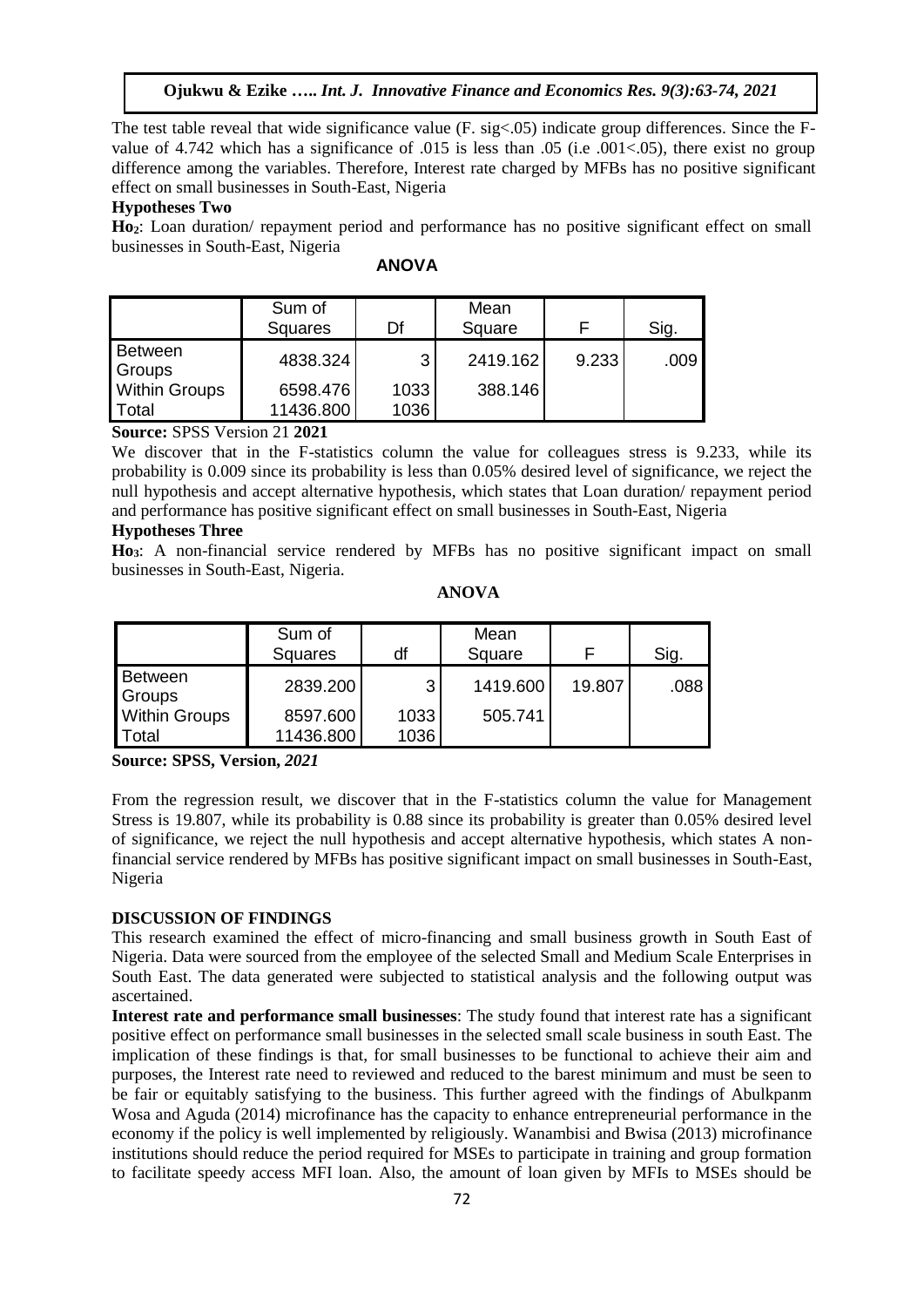increased to enable the MSEs grow to medium scale enterprises.

**Loan duration/ repayment period and performance of small businesses:** The study found that Loan duration/ repayment period has a significant positive effect on performance of small businesses in South East. The implication is that the longer the repayment period the high performance of small business In South East. For the financial institutions operating in the informal sector, loan duration or repayment period is usually part of the negotiation process between the lender and borrower. Yunus (2018) has this to say regarding the time frame in loan repayment: "inadequate time frame in loan repayment or loan duration hampers the growth and development of small business because it constitutes an interruption which does not permit proper and effective utilization of the loan by the borrower.

**Non-financial service rendered and performance small businesses:** The study found that Nonfinancial service rendered has significant positive effect on employee performance in selected small business in South East. This implies that improved Non-financial service rendered would translate to increased business performance, reduced cost of maintenance and equipment breakdown and lower complaints. Goldmark (2016) argues that MFBs have the capacity to advice prospective investors on appropriate leadership style, investment policy, capital structure and size of personnel. They noted that non-financial services obligation of MFBs are as crucial as the financial services because for credit to yield the expected results, it must be efficiently and effectively utilized. According to them, investment decisions must be properly guided because wrong decisions are usually accompanied by unbearable consequences.

# **Summary of the Findings**

The data collected through questionnaire were analyzed. The following findings emerged.

- Interest rate charged by MFBs has no positive significant effect on small businesses in South-East, Nigeria.
- Loan duration/ repayment period and performance has positive significant effect on small businesses in South-East, Nigeria.
- A non-financial service rendered by MFBs has positive significant impact on small businesses in South-East, Nigeria.
- Loan/credit disbursement of MFBs has positive significant impact on small businesses in South-East, Nigeria**.**

#### **CONCLUSION**

The main findings of this research revealed that micro-financing as practiced in Nigeria microfinance banks do enhance growth such as the SMEs' capacity to create jobs and increase their expansion capacity. Lack of access to finance has been identified as one of the major constraints to small business growth. The reason is that provision of financial services has been identified as an important means for mobilizing resources for more productive use. The extent to which small enterprises could access fund is the extents to which small firms can save and accumulate own capital for further investment. However, it has been identified that small business enterprises in Nigeria find it difficult to access formal financial institutions such as commercial banks for funds. The inability of the SMEs to meet the standard of the formal financial institutions for loan consideration provides a platform for informal institutions to attempt to fill the gap usually based on informal social networks, and this is what gave birth to micro-financing.

#### **RECOMMENDATIONS**

The following recommendations are made based on the findings of this study. They are as follow:

- 1. To access more credit for business expansion enterprise supported by MFBs should be linked up with larger financing window like the Small and Medium Enterprise Equity Investment Scheme (SMEEIS) fund or Strategic Partners for expansion and growth fund for business growth and survival. The entrepreneurs could also be linked up with other commercial banks who will service the entrepreneurs through the MFBs based on social capital.
- 2. This study suggests that policies aimed at promoting the growth of micro and small enterprises should adopt a sectoral approach and, within that, address specific issues that affect enterprises at the lower and upper ends of the spectrum of growth and expansion.
- 3. It is recommended that the microfinance bank should adopt similar strategies adopted by